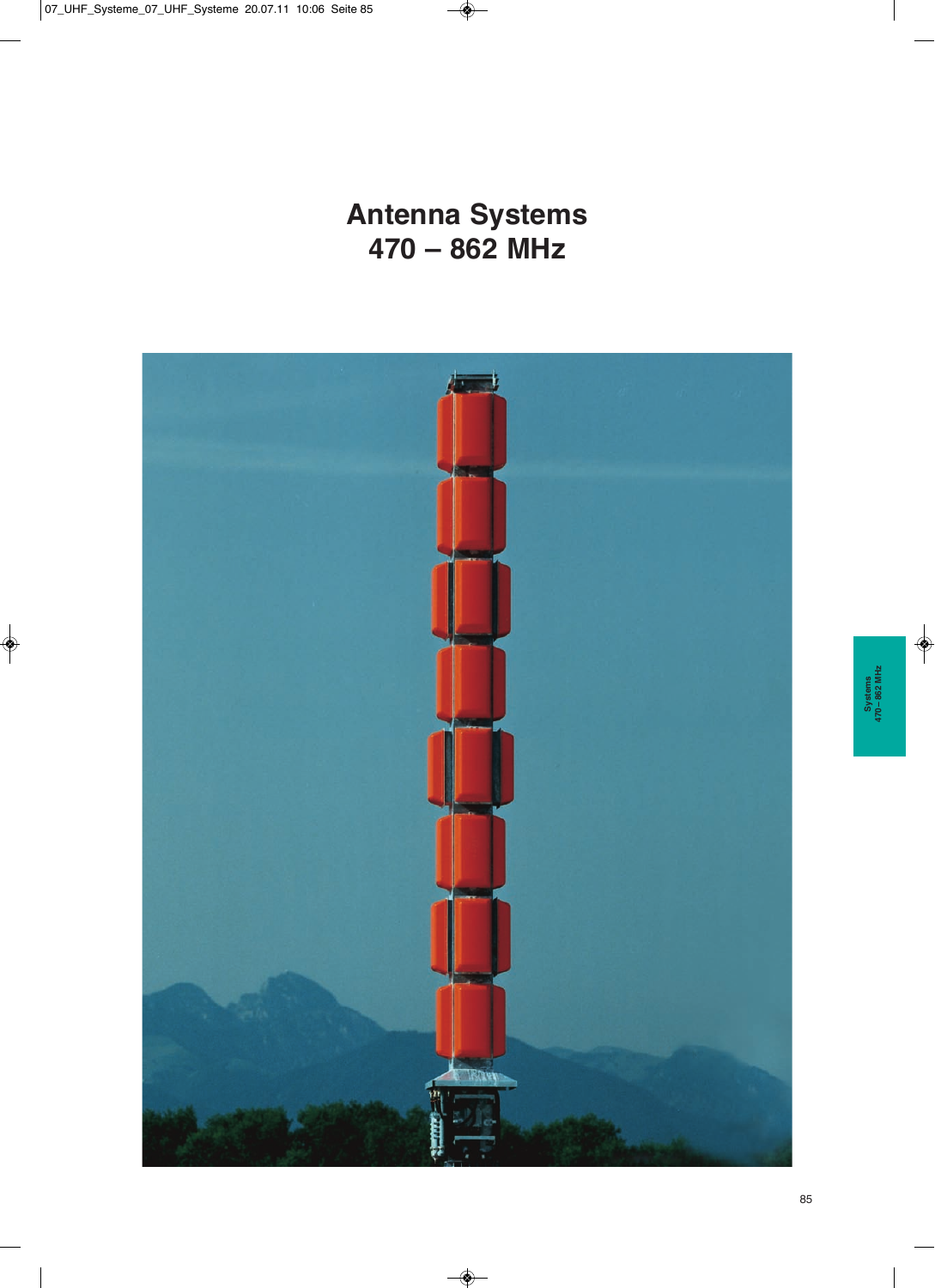**UHF Transmitting Antenna 470–862 MHz Polarization H V**



- Antenna systems consisting of dipole panels (page 96 101) for various radiation patterns.
- The feeder network is made up of coaxial power splitters and flexible connecting cables in accordance with the radiation patterns specification and the transmitting power.

| Input                        | Connectors according to IEC, EIA or DIN.                                                                                                                                |
|------------------------------|-------------------------------------------------------------------------------------------------------------------------------------------------------------------------|
| Max. power                   | According to customer's requirements.                                                                                                                                   |
| Frequency                    | $470 - 862$ MHz                                                                                                                                                         |
| <b>VSWR</b>                  | $<$ 1.05 in the operating channels after tuning,<br>on steel carrier: $<$ 1.15 in band.<br>in GRP cylinder: $<$ 1.2 in band.                                            |
| Impedance                    | 50 O                                                                                                                                                                    |
| Polarization                 | Horizontal with dipole panels<br>$K$ 72 30 4. $-K$ 72 32 4.<br>or vertical with dipole panels<br>$K$ 73 30 4 $-K$ 73 32 4 $\ldots$                                      |
| Internal connections         | Connectors according to IEC, EIA or DIN<br>are used throughout the system,<br>allowing easy assembly and maintenance.                                                   |
| Vertical radiation pattern   | Null fill and beam tilt upon request.                                                                                                                                   |
| Horizontal radiation pattern | Omnidirectional, directional or custom-designed.                                                                                                                        |
| Half antenna splitting       | Upon request, the antenna can be divided into<br>2 halves (for measurement and maintenance).<br>The 2 halves are connected by a<br>2-way power splitter or patch panel. |
| Pressurization               | Splitters and connecting cables can be supplied<br>with dry air (please specify when ordering).                                                                         |
| Painting                     | If required, the antenna is painted in aviation<br>warning colours.                                                                                                     |
| Structure                    | 2 versions are available: a) Panels mounted on<br>hot-dip galvanized steel spine.<br>b) Panels mounted inside self-supporting<br>fiberglass cylinder (1.6 m             |
| Grounding                    | Via mounting parts.                                                                                                                                                     |
| Max. wind velocity           | As required.                                                                                                                                                            |



 $D = 1150$  mm on steel carrier D = 1100 mm in GRP cylinder

| No.<br>οf      | <b>Panels</b><br>per    | Gain*<br>(at mid-band) |       | Weight**<br>(without) |       | Antenna<br>height $H/m$ |       | Windload**/kN<br>$(v = 160$ km/h) |  |  |
|----------------|-------------------------|------------------------|-------|-----------------------|-------|-------------------------|-------|-----------------------------------|--|--|
| bays           | bay                     | dB                     | times | mounting              | with  | with                    | with  | with                              |  |  |
|                |                         |                        |       | hardware)             | spine | cylinder                | spine | cylinder                          |  |  |
|                |                         |                        |       | kg                    |       | 1.6 <sub>m</sub>        |       | 1.6 <sub>m</sub>                  |  |  |
|                | 2                       | 15.0                   | 31.6  | 120                   |       |                         |       |                                   |  |  |
| $\overline{4}$ | 3                       | 13.6                   | 22.9  | 160                   | 4.45  | 4.3                     | 6.0   | 6.0                               |  |  |
|                | $\overline{4}$          | 11.8                   | 15.1  | 210                   |       |                         |       |                                   |  |  |
|                | $\overline{\mathbf{c}}$ | 16.8                   | 47.9  | 170                   |       |                         |       |                                   |  |  |
| 6              | 3                       | 15.4                   | 34.7  | 240                   | 6.75  | 6.5                     | 9.5   | 9.0                               |  |  |
|                | $\overline{4}$          | 13.6                   | 22.9  | 330                   |       |                         |       |                                   |  |  |
|                | 2                       | 18.0                   | 63.1  | 240                   |       |                         |       |                                   |  |  |
| 8              | 3                       | 16.6                   | 45.7  | 320                   | 9.05  | 8.7                     | 13.0  | 12.0                              |  |  |
|                | $\overline{4}$          | 14.8                   | 30.2  | 420                   |       |                         |       |                                   |  |  |
|                | $\overline{2}$          | 19.8                   | 95.5  | 350                   |       |                         |       |                                   |  |  |
| 12             | 3                       | 18.4                   | 69.2  | 490                   | 13.65 | 13.1                    | 20.5  | 18.0                              |  |  |
|                | $\overline{4}$          | 16.6                   | 45.7  | 670                   |       |                         |       |                                   |  |  |
|                | $\overline{\mathbf{c}}$ | 21.0                   | 125.9 | 450                   |       |                         |       |                                   |  |  |
| 16             | 3                       | 19.6                   | 91.2  | 690                   | 18.25 | 17.5                    | 28.0  | 24.0                              |  |  |
|                | 4                       | 17.8                   | 60.3  | 890                   |       |                         |       |                                   |  |  |

\* Referred to /2 dipole. Attenuation of the internal cabling and the gain-decrease in case of null fill in the vertical radiation pattern are not considered.

Approximate values for gain decrease:<br>cable attenuation:  $0.2 - 0.5$  dB

cable attenuation:<br>null fill:

 $0.3 - 1.0$  dB

Gain figures are valid for the direction of maximum radiation (see diagrams on following page).

\*\* Average values, depending on design and arrangement.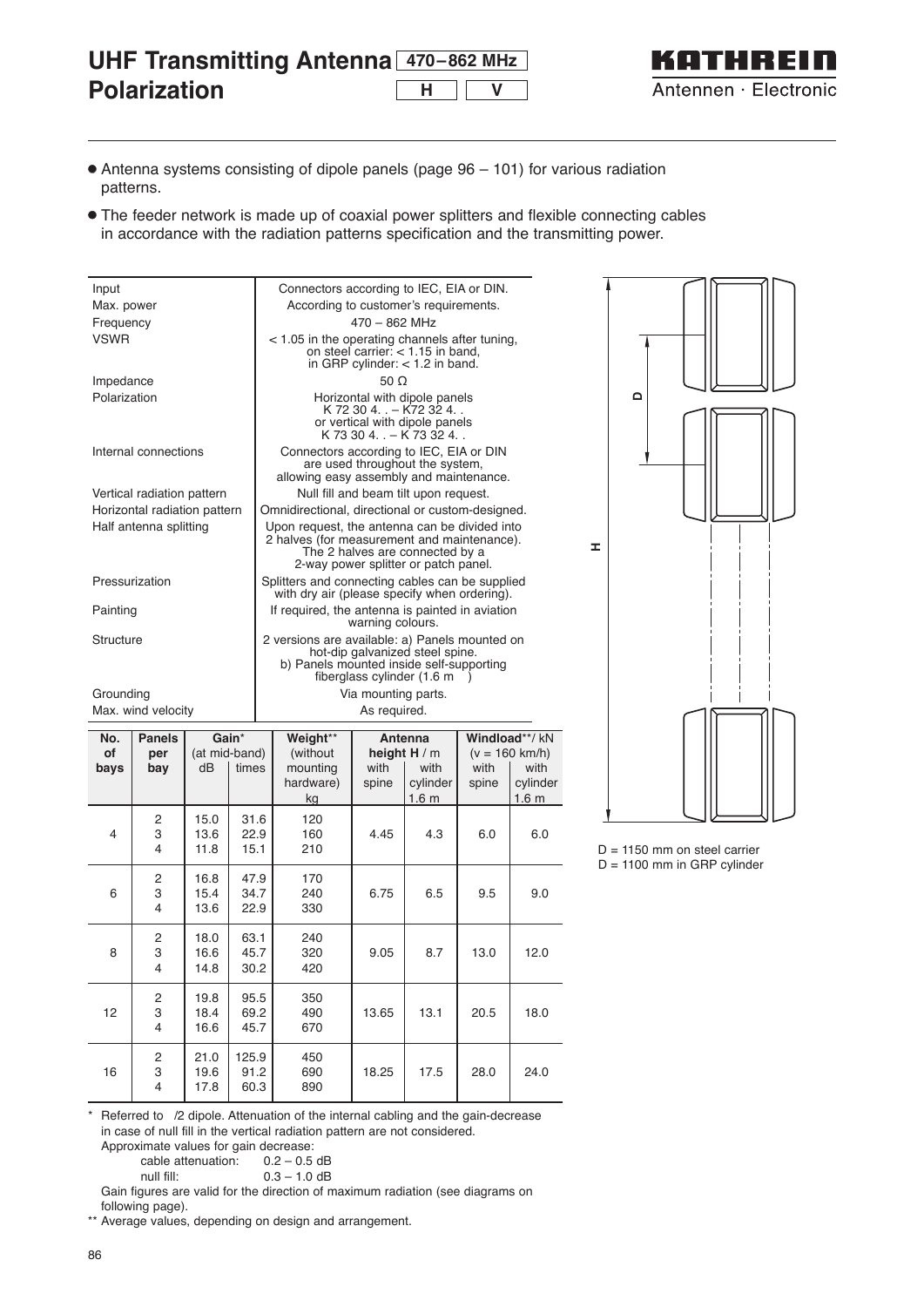

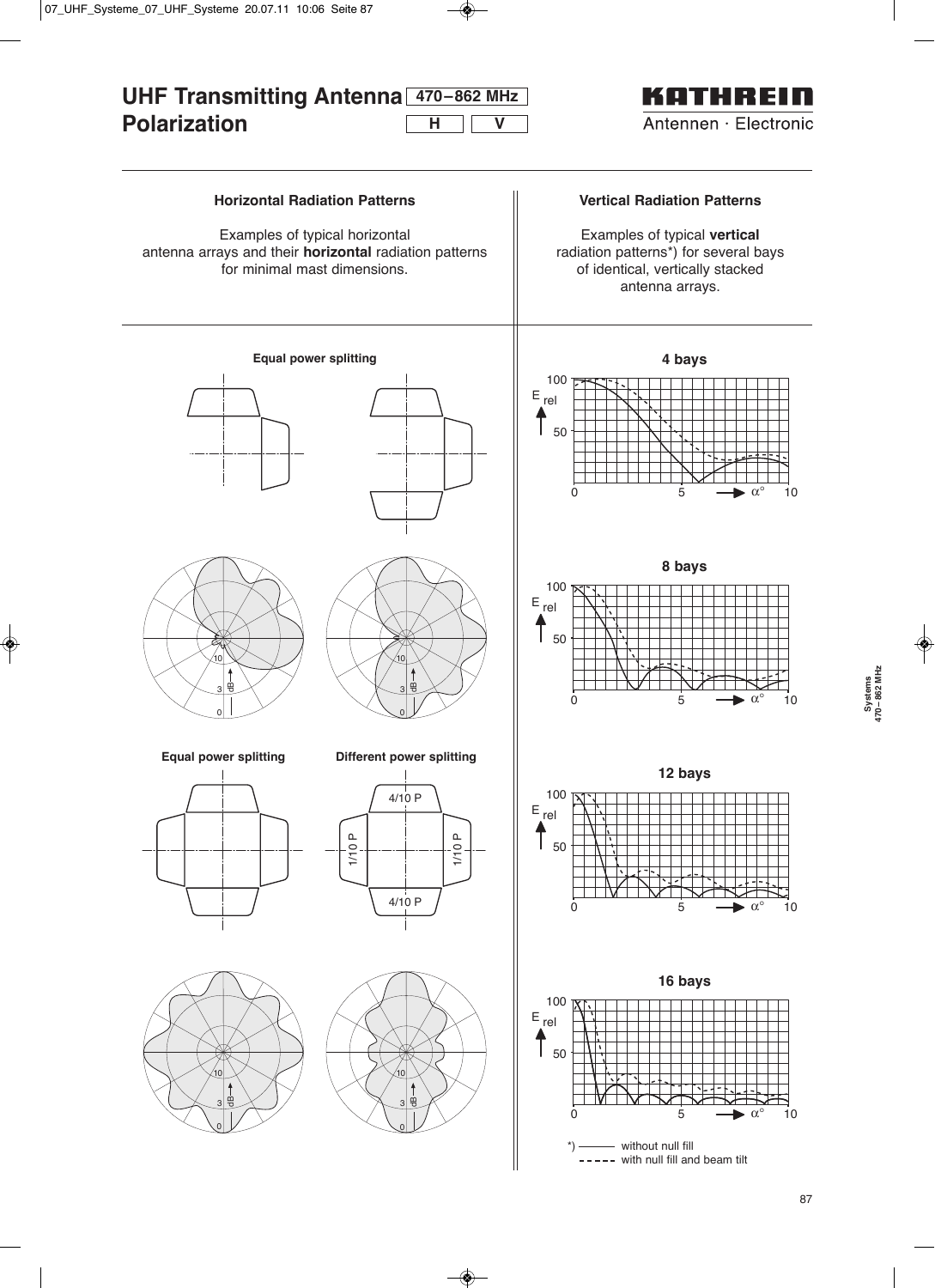**UHF Transmitting Antenna 470–862 MHz Polarization H**



<sup>l</sup> Superturnstile antenna in a self-supporting fiberglass cylinder with 1.60 m diameter.

| Input                        | Connectors according to IEC, EIA or DIN.                                                                                                                                                                       |     |
|------------------------------|----------------------------------------------------------------------------------------------------------------------------------------------------------------------------------------------------------------|-----|
| Max. power                   | According to customer's requirements,<br>6 kW max, per bay.                                                                                                                                                    |     |
| Frequency                    | $470 - 862$ MHz                                                                                                                                                                                                |     |
| <b>VSWR</b>                  | < 1.05 in operating channels after tuning<br>or $< 115$ in band                                                                                                                                                |     |
| Impedance                    | 50 <sub>O</sub>                                                                                                                                                                                                |     |
| Polarization                 | Horizontal                                                                                                                                                                                                     |     |
| Vertical radiation pattern   | Null fill and beam tilt upon request.                                                                                                                                                                          |     |
| Horizontal radiation pattern | Omnidirectional, circularity $< \pm 1.5$ dB                                                                                                                                                                    |     |
| Half antenna splitting       | Upon request, the antenna can be divided into<br>2 halves (for measurement and maintenance).<br>The 2 halves are connected by a<br>2-way power splitter or patch panel.                                        | mm  |
| Internal connections         | The radiating elements are fed with<br>coaxial connecting cables and hybrid couplers.<br>Connectors according to IEC, EIA or DIN<br>are used throughout the system,<br>allowing easy assembly and maintenance. | 950 |
| Structure                    | Superturnstile antenna in self-supporting<br>fiberglass-cylinder.<br>Up to 16 bays may be stacked.                                                                                                             |     |
| Mounting                     | On top of existing structure by means of a flange.                                                                                                                                                             |     |
| Ice protection               | Fiberglass-cylinder (= supporting structure)                                                                                                                                                                   |     |
| Grounding                    | Via mounting parts resp. via 4 grounding ropes<br>at the exterior cylinder-surface.                                                                                                                            |     |

| No.            | Gain*         |       | Weight**        | Antenna  | Windload**       |
|----------------|---------------|-------|-----------------|----------|------------------|
| of             | (at mid-band) |       | (with cylinder) | height H | $(v = 160$ km/h) |
| bays           | dB            | times | kg              | m        | kN               |
| $\overline{2}$ | 7.7           | 5.9   | 350             | 1.9      | 2.5              |
| 4              | 10.7          | 11.8  | 700             | 3.8      | 5.0              |
| 8              | 13.7          | 23.4  | 1400            | 7.6      | 10.0             |
| 12             | 15.5          | 35.5  | 2200            | 11.4     | 15.0             |
| 16             | 16.7          | 46.8  | 3050            | 15.2     | 20.0             |
|                |               |       |                 |          |                  |

\* Referred to /2 dipole. Attenuation of the internal cabling and the gain-decrease in case of null fill in the vertical radiation pattern are not considered.

Approximate values for gain decrease:<br>cable attenuation:  $0.2 - 0.5$  dB

cable attenuation: null fill: 0.3 – 1.0 dB

Gain figures are valid for the direction of maximum radiation (see diagrams on following page).

\*\* Average values, depending on design and arrangement.



H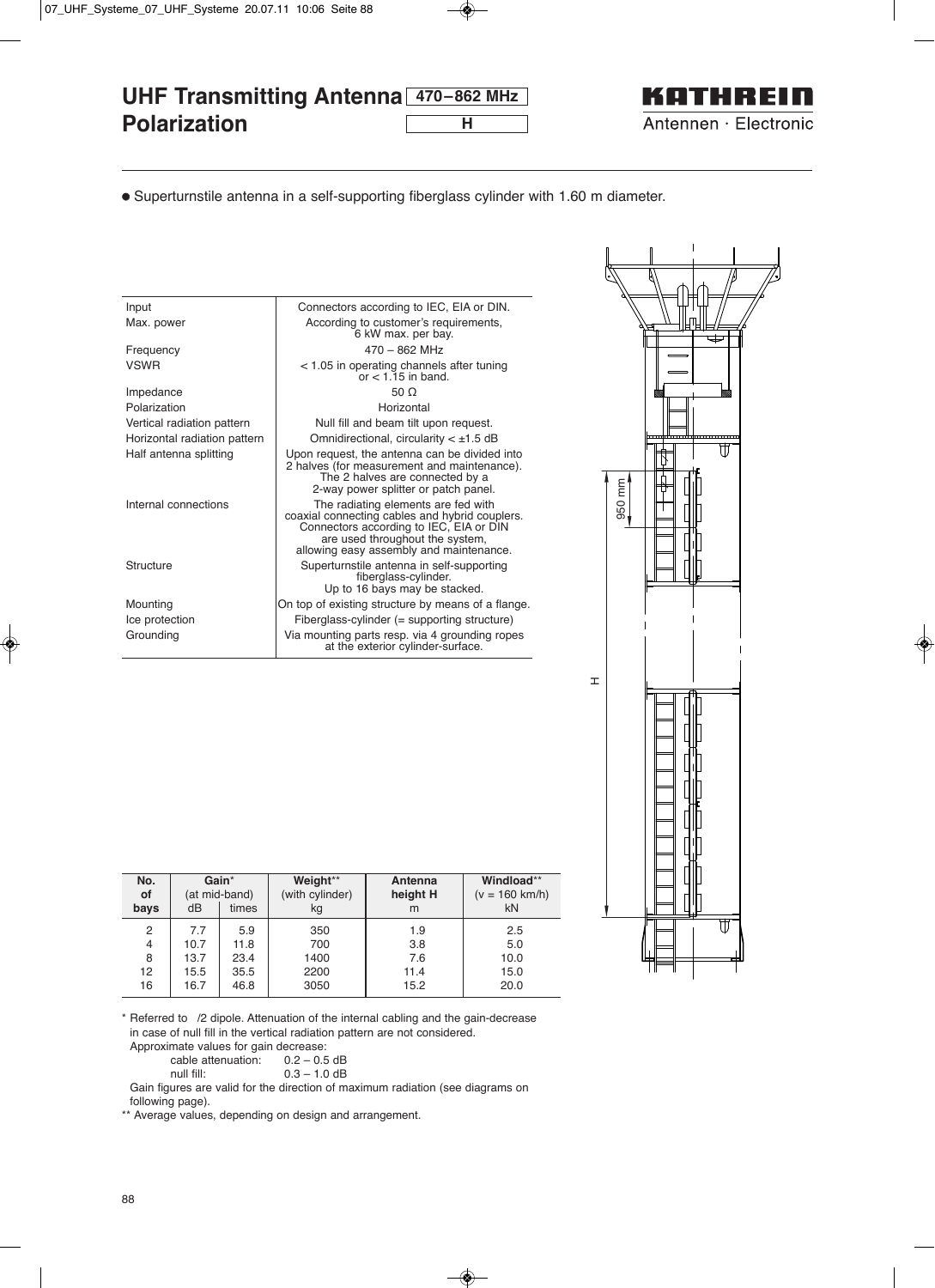

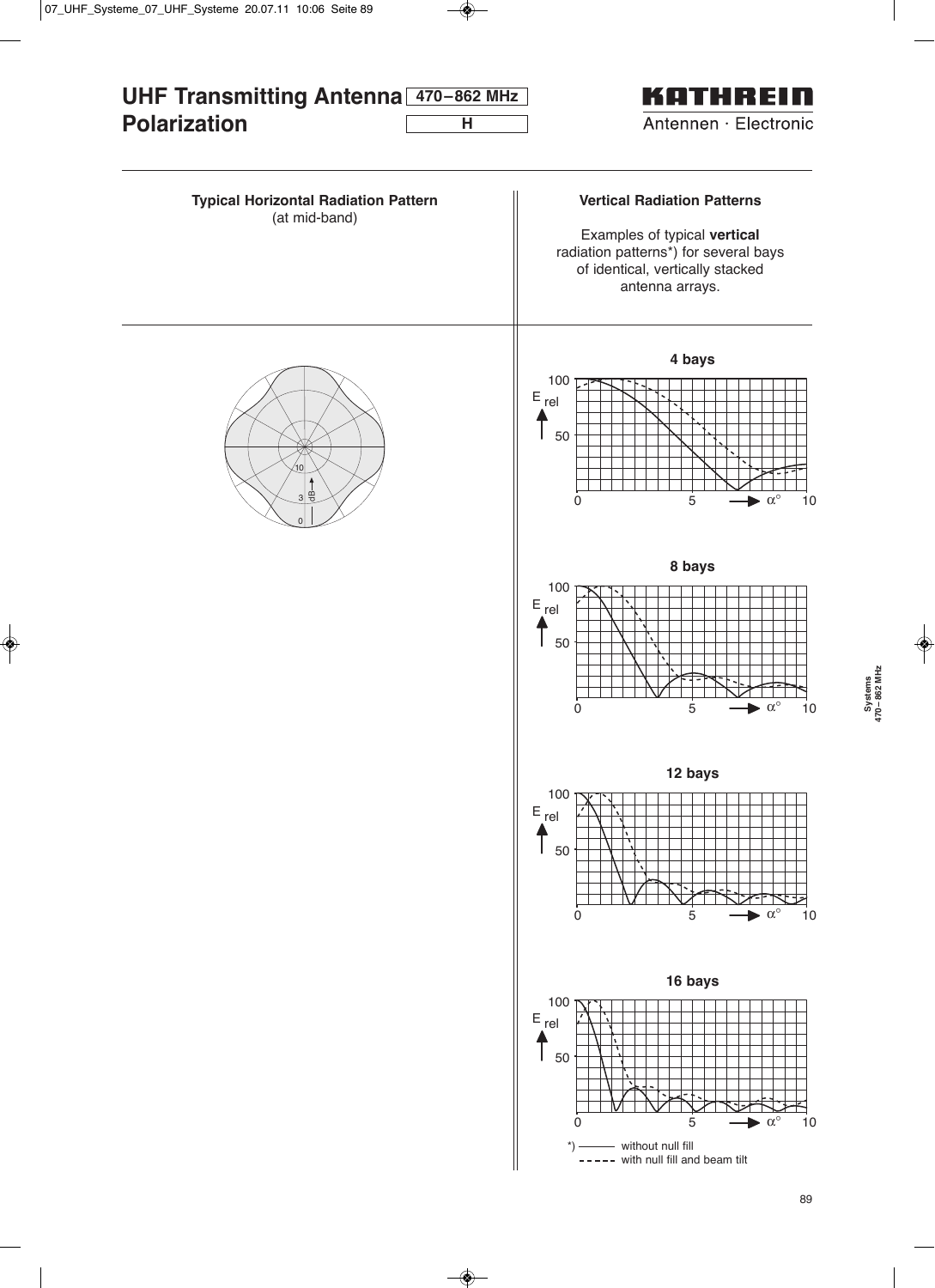**UHF Transmitting Antenna 470–806 MHz Polarization H**



- <sup>l</sup> Antenna systems consisting of special dipole panels mounted on a pentagonal steel spine.
- The feeder network is made up of coaxial power splitters and flexible connecting cables in accordance with the radiation patterns specification and the transmitting power.

| Input                        | Connectors according to IEC, EIA or DIN.                                                                                                                                |
|------------------------------|-------------------------------------------------------------------------------------------------------------------------------------------------------------------------|
| Max. power                   | According to customer's requirements.                                                                                                                                   |
| Frequency                    | $470 - 806$ MHz                                                                                                                                                         |
| <b>VSWR</b>                  | $<$ 1.15 in band                                                                                                                                                        |
| Impedance                    | 50 O                                                                                                                                                                    |
| Polarization                 | Horizontal                                                                                                                                                              |
| Internal connections         | Connectors according to IEC, EIA or DIN<br>are used throughout the system,<br>allowing easy assembly and maintenance.                                                   |
| Vertical radiation pattern   | Null fill and beam tilt upon request.                                                                                                                                   |
| Horizontal radiation pattern | Omnidirectional, circularity $\lt \pm 1.5$ dB.                                                                                                                          |
| Half antenna splitting       | Upon request, the antenna can be divided into<br>2 halves (for measurement and maintenance).<br>The 2 halves are connected by a<br>2-way power splitter or patch panel. |
| Pressurization               | Splitters and connecting cables can be supplied<br>with dry air (please specify when ordering).                                                                         |
| Painting                     | If required, the antenna is painted in aviation<br>warning colours.                                                                                                     |
| Structure                    | Panels mounted on<br>hot-dip galvanized steel spine.                                                                                                                    |
| Grounding                    | Via mounting parts.                                                                                                                                                     |
| Max. wind velocity           | As required.                                                                                                                                                            |

| No.<br>οf<br>bays | <b>Panels</b><br>per<br>bay | dB   | Gain*<br>(at mid-band)<br>times | Weight**<br>(without)<br>mounting<br>hardware)<br>kg | Antenna<br>height H<br>m | Windload**<br>$(v = 160$ km/h)<br><b>kN</b> |
|-------------------|-----------------------------|------|---------------------------------|------------------------------------------------------|--------------------------|---------------------------------------------|
| $\overline{4}$    | 5                           | 11.7 | 14.8                            | 1600                                                 | 4.45                     | 7.5                                         |
| 6                 | 5                           | 13.5 | 22.4                            | 2100                                                 | 6.75                     | 11.0                                        |
| 8                 | 5                           | 14.8 | 30.2                            | 3000                                                 | 9.05                     | 15.0                                        |
| 12 <sup>2</sup>   | 5                           | 16.5 | 44.7                            | 4300                                                 | 13.65                    | 22.0                                        |
| 16                | 5                           | 17.8 | 60.3                            | 5900                                                 | 18.25                    | 29.0                                        |



\* Referred to /2 dipole. Attenuation of the internal cabling and the gain-decrease in case of null fill in the vertical radiation pattern are not considered. Approximate values for gain decrease:

cable attenuation:  $0.2 - 0.5$  dB<br>null fill:  $0.3 - 1.0$  dB

 $0.3 - 1.0$  dB

Gain figures are valid for the direction of maximum radiation (see diagrams on

following page).

\*\* Average values, depending on design and arrangement.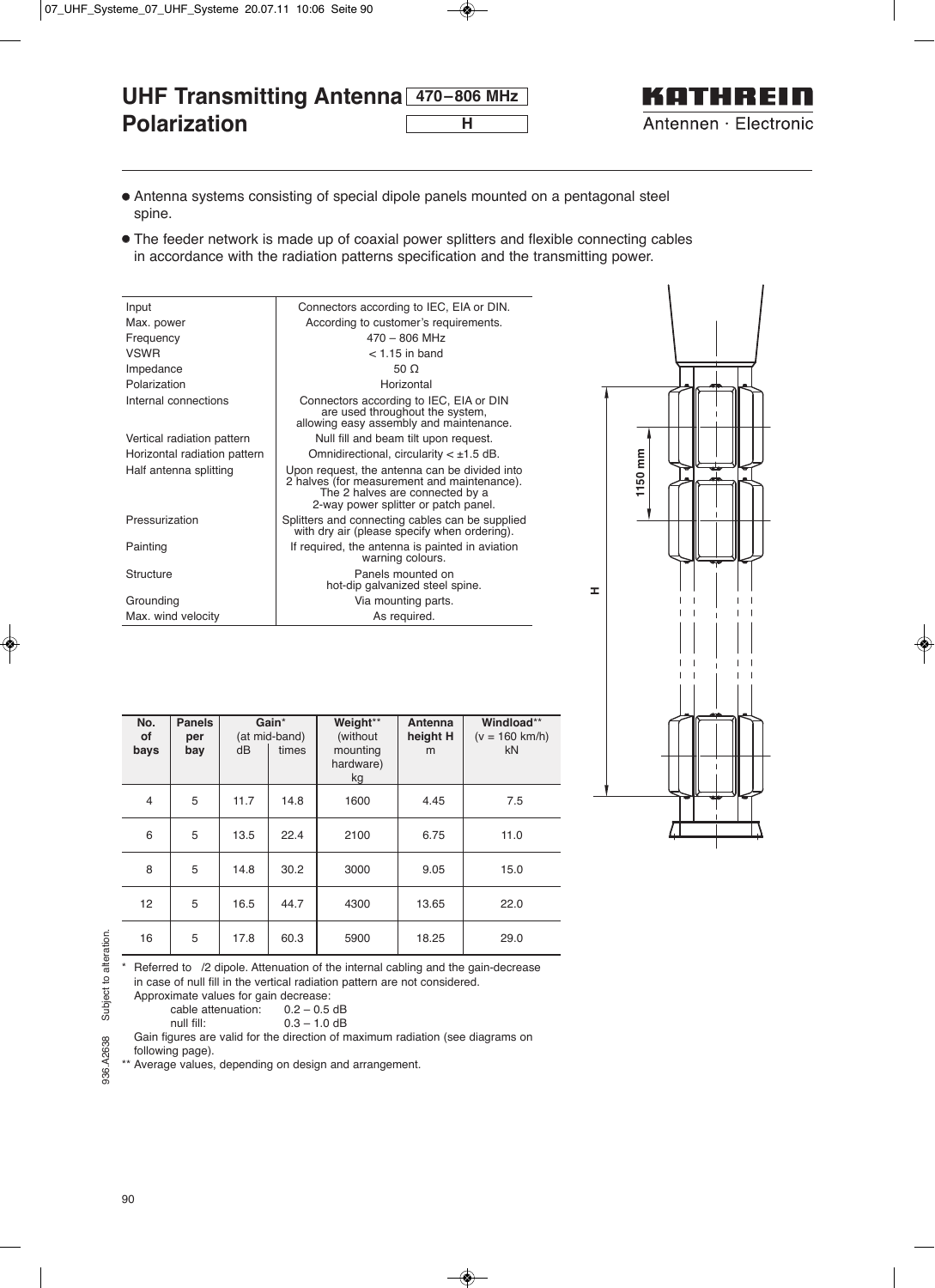

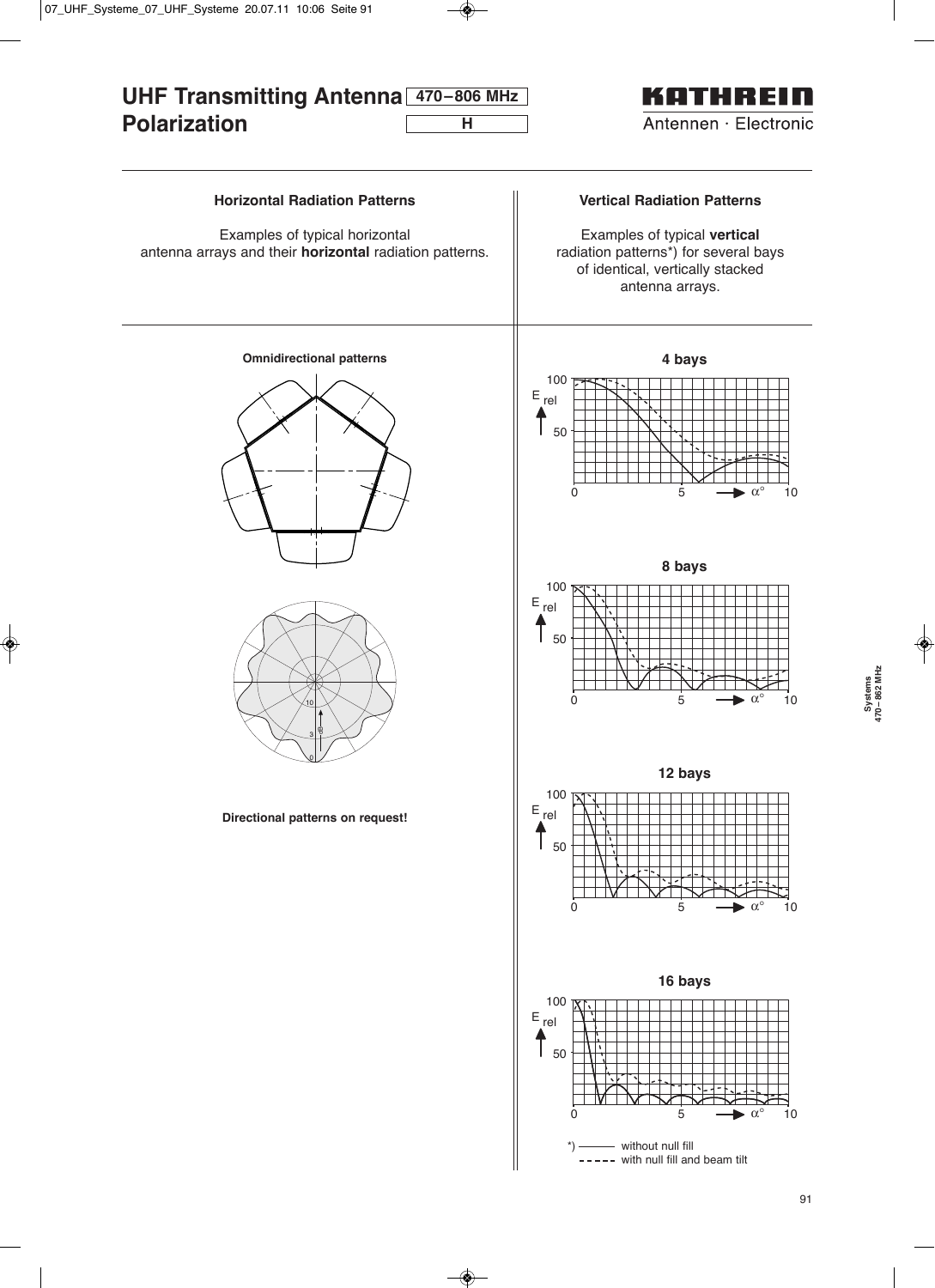#### **UHF Transmitting Antenna 470–862 MHz Polarization V**

#### KOTHREIN Antennen · Electronic

- Antenna systems consisting of special dipole panels mounted on an ortagonal steel spine.
- The feeder network is made up of coaxial power splitters and flexible connecting cables in accordance with the radiation patterns specification and the transmitting power.

| Input                        | Connectors according to IEC, EIA or DIN.                                                                                                                                |
|------------------------------|-------------------------------------------------------------------------------------------------------------------------------------------------------------------------|
| Max. power                   | According to customer's requirements.                                                                                                                                   |
| Frequency                    | $470 - 862$ MHz                                                                                                                                                         |
| <b>VSWR</b>                  | $< 1$ 2 in band                                                                                                                                                         |
| Impedance                    | 50 $\Omega$                                                                                                                                                             |
| Polarization                 | Vertical                                                                                                                                                                |
| Internal connections         | Connectors according to IEC, EIA or DIN<br>are used throughout the system,<br>allowing easy assembly and maintenance.                                                   |
| Vertical radiation pattern   | Null fill and beam tilt upon request.                                                                                                                                   |
| Horizontal radiation pattern | Omnidirectional, circularity $< \pm 1$ dB<br>(directional or custom-designed on request).                                                                               |
| Half antenna splitting       | Upon request, the antenna can be divided into<br>2 halves (for measurement and maintenance).<br>The 2 halves are connected by a<br>2-way power splitter or patch panel. |
| Pressurization               | Splitters and connecting cables can be supplied<br>with dry air (please specify when ordering).                                                                         |
| Painting                     | If required, the antenna is painted in aviation<br>warning colours.                                                                                                     |
| Structure                    | 2 versions are available: a) Panels mounted on<br>hot-dip galvanized steel spine.<br>b) Panels mounted inside self-supporting<br>fiberglass cylinder (1.6 m             |
| Grounding                    | Via mounting parts.                                                                                                                                                     |
| Max. wind velocity           | As required.                                                                                                                                                            |
|                              |                                                                                                                                                                         |

| No.<br>οf<br>bays | Panels<br>per<br>bay | dB   | Gain*<br>(at mid-band)<br>times | Weight**<br>kg |                              | Antenna<br>height $H/m$<br>with<br>with<br>with<br>with |                              | Windload**/kN<br>$(v = 160$ km/h)<br>with<br>with |                              |
|-------------------|----------------------|------|---------------------------------|----------------|------------------------------|---------------------------------------------------------|------------------------------|---------------------------------------------------|------------------------------|
|                   |                      |      |                                 | spine          | cylinder<br>1.6 <sub>m</sub> | spine                                                   | cylinder<br>1.6 <sub>m</sub> | spine                                             | cylinder<br>1.6 <sub>m</sub> |
| $\overline{4}$    | 8                    | 10.3 | 10.7                            | 1500           | 1100                         | 4.15                                                    | 3.72                         | 7.5                                               | 6.0                          |
| 6                 | 8                    | 12.1 | 16.2                            | 2100           | 1650                         | 6.25                                                    | 5.62                         | 11.0                                              | 9.0                          |
| 8                 | 8                    | 13.3 | 21.4                            | 3100           | 2200                         | 8.35                                                    | 7.52                         | 15.0                                              | 12.0                         |
| 12                | 8                    | 15.1 | 32.4                            | 4400           | 3300                         | 12.55                                                   | 11.32                        | 22.0                                              | 18.0                         |
| 16                | 8                    | 16.3 | 42.7                            | 5800           | 4400                         | 16.75                                                   | 15.12                        | 29.0                                              | 24.0                         |

\* Referred to /2 dipole. Attenuation of the internal cabling and the gain-decrease in case of null fill in the vertical radiation pattern are not considered. Approximate values for gain decrease:

cable attenuation:  $0.2 - 0.5$  dB<br>null fill:  $0.3 - 1.0$  dB  $0.3 - 1.0$  dB

Gain figures are valid for the direction of maximum radiation (see diagrams on following page).

\*\* Average values, depending on design and arrangement.



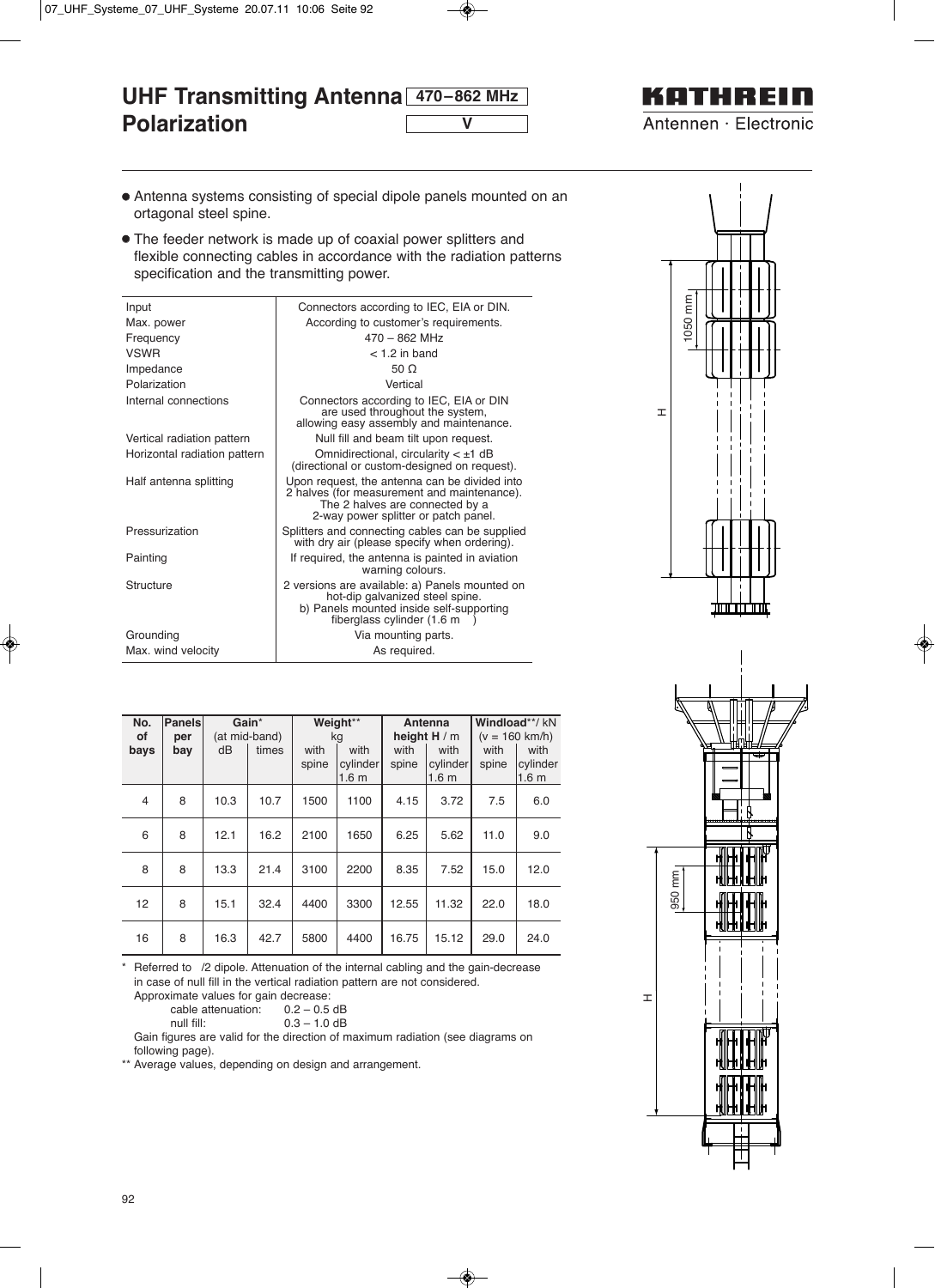

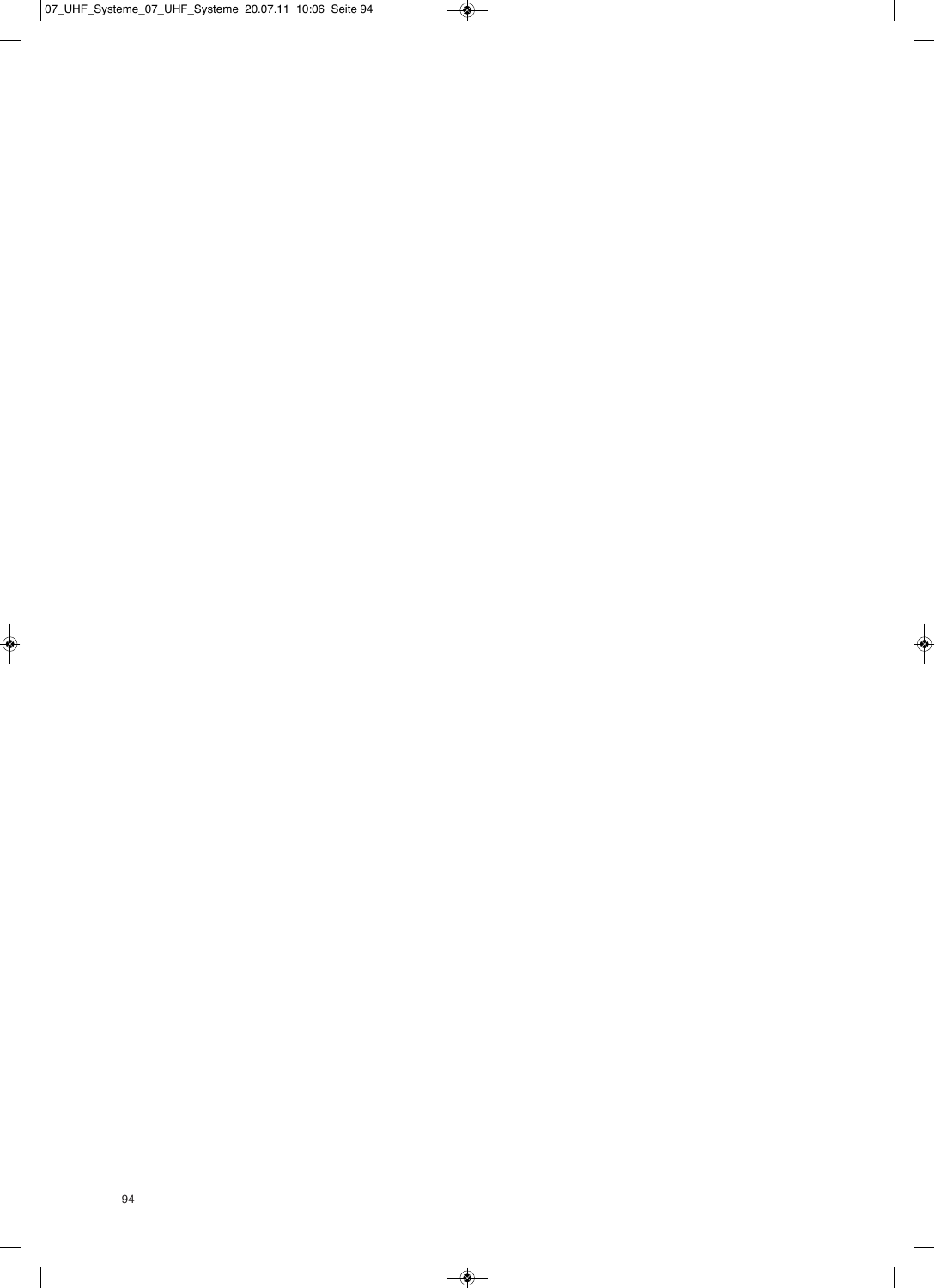# **Antennas for TV in UHF Band 470 – 862 MHz**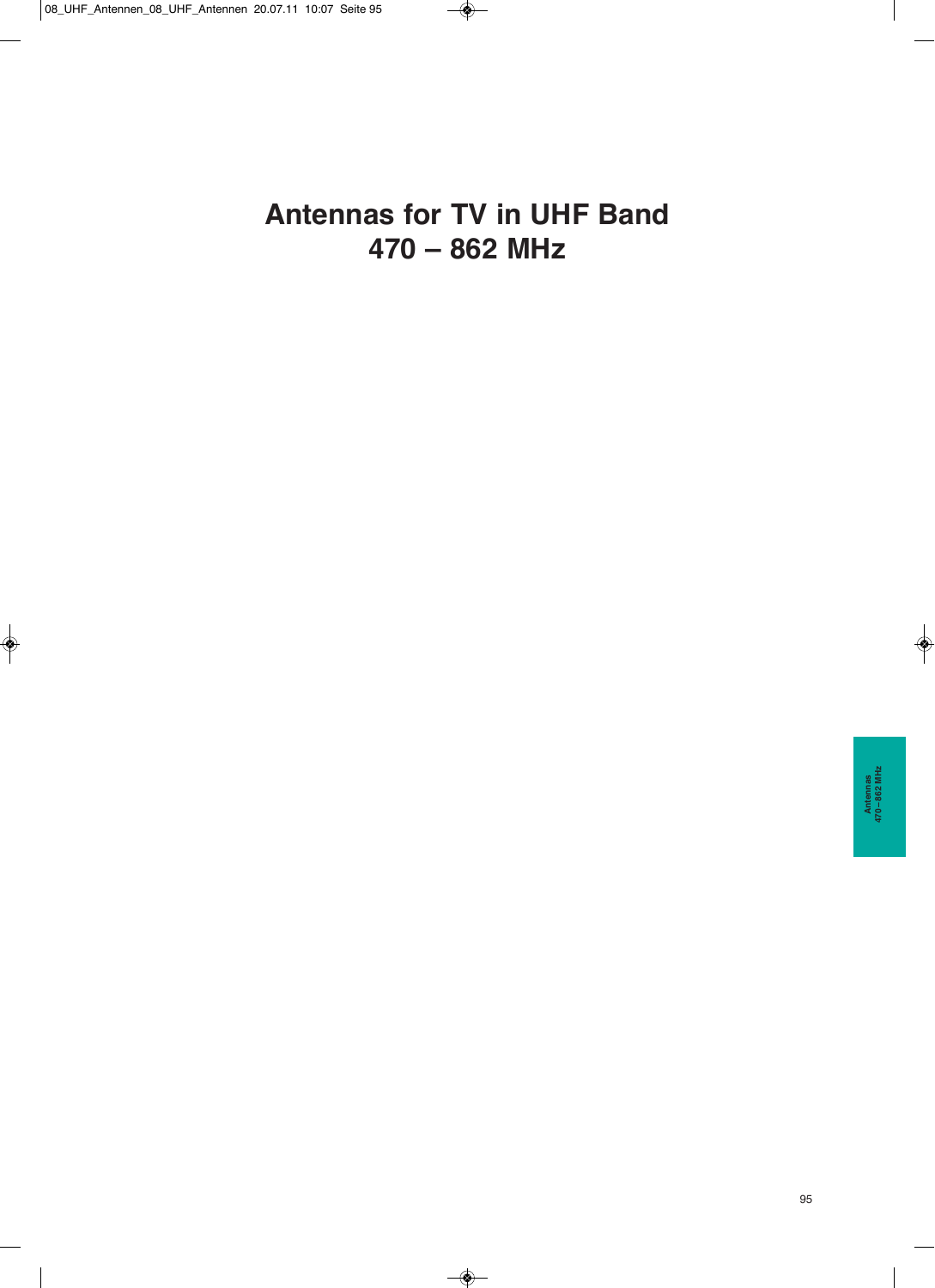**470–862 MHz H**

#### KATHREIN Antennen · Electronic

• Designed for open steel spines

• Suitable for transposers

|                                        | <b>Specifications</b>                                                                                                                                                    |  |  |  |
|----------------------------------------|--------------------------------------------------------------------------------------------------------------------------------------------------------------------------|--|--|--|
| Frequency                              | $470 - 862$ MHz                                                                                                                                                          |  |  |  |
| <b>VSWR</b>                            | s < 1.1                                                                                                                                                                  |  |  |  |
| Gain (at mid-band)                     | 11 dBd                                                                                                                                                                   |  |  |  |
| Polarization                           | Horizontal                                                                                                                                                               |  |  |  |
| Weight                                 | 12 kg                                                                                                                                                                    |  |  |  |
| Wind load (at 160 km/h)                | Frontal:<br>565 N<br>Rearside: 815 N<br>Lateral:<br>250 N                                                                                                                |  |  |  |
| Max. wind velocity                     | 225 km/h                                                                                                                                                                 |  |  |  |
| Material:                              | Reflector screen and dipoles: Weather-resistant<br>aluminum. Protective cover: Fiberglass.<br>Attachment elbow: Hot-dip galvanized steel.                                |  |  |  |
| Mounting:<br>(please order separately) | E.g. by using clamps $K$ 61 14 0 to tubular<br>masts of $40 - 521$ mm diameter.<br>Further attachment parts and mounting<br>dimensions upon request.                     |  |  |  |
| Grounding:                             | Via mounting parts.                                                                                                                                                      |  |  |  |
| Scope of supply:                       | Directional antenna with one weather protection<br>unit each for straight connectors and elbow<br>connectors                                                             |  |  |  |
| Ice protection:                        | The dipoles remain fully functioning even in icy<br>conditions as the fiberglass cover protects the<br>whole antenna and also the antenna is of a very<br>robust design. |  |  |  |
| Combinations:                          | The antenna is particularly suitable for use<br>in combinations in order to achieve various<br>radiation patterns.                                                       |  |  |  |



**Examples with different connectors and mounting possibilities:**



1020 64 Weather protection

All dimensions in mm

#### **Radiation Patterns** (at mid-band)



Horizontal Pattern **Vertical Pattern** 

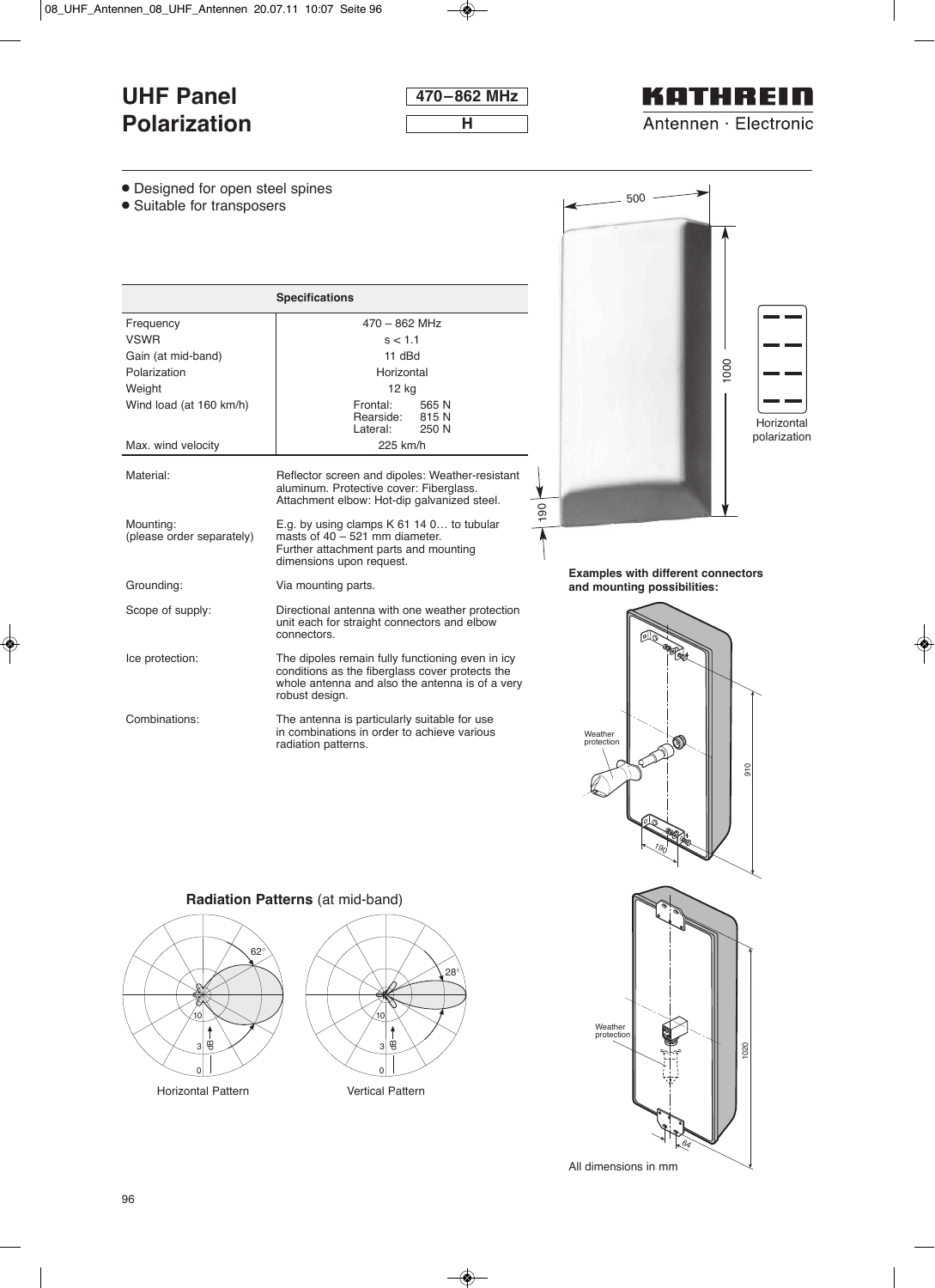| 470–862 MHz |  |
|-------------|--|
|             |  |



| Order No.               | <b>Polarization</b> | Max.<br>power | <b>Connector</b> | <b>Connector</b><br>shape | <b>Mounting</b><br>bracket | Color                             |
|-------------------------|---------------------|---------------|------------------|---------------------------|----------------------------|-----------------------------------|
| 601 417<br>(K 72 31 47) | H                   | $1$ kW        | 7-16 female      |                           | 'G                         | Traffic white<br><b>RAL 9016</b>  |
| 601 966                 | H                   | 1 kW          | 7-16 female      |                           |                            | Traffic orange<br><b>RAL 2009</b> |
| 774 040                 | H                   | $1$ kW        | 7-16 female      |                           |                            | Traffic white<br><b>RAL 9016</b>  |
| 774 041                 | H                   | 1 kW          | 7-16 female      |                           |                            | Traffic orange<br><b>RAL 2009</b> |
| 774 052                 | H                   | 1 kW          | 7-16 female      |                           | 1Sp                        | Traffic white<br><b>RAL 9016</b>  |
| 774 038                 | H                   | $1.5$ kW      | 7/8" EIA flange  |                           |                            | Traffic white<br><b>RAL 9016</b>  |
| 774 039                 | H                   | 1.5 kW        | 7/8" EIA flange  |                           |                            | Traffic orange<br><b>RAL 2009</b> |
| 715 022                 | H                   | 2 kW          | 13-30 female     |                           | Гэь                        | Traffic white<br><b>RAL 9016</b>  |
| 774 046                 | H                   | 2 kW          | 13-30 female     |                           |                            | Traffic white<br><b>RAL 9016</b>  |
| 774 047                 | H                   | 2 kW          | 13-30 female     |                           |                            | Traffic orange<br><b>RAL 2009</b> |

Antennas<br>470 – 862 MHz **470 – 862 MHz Antennas**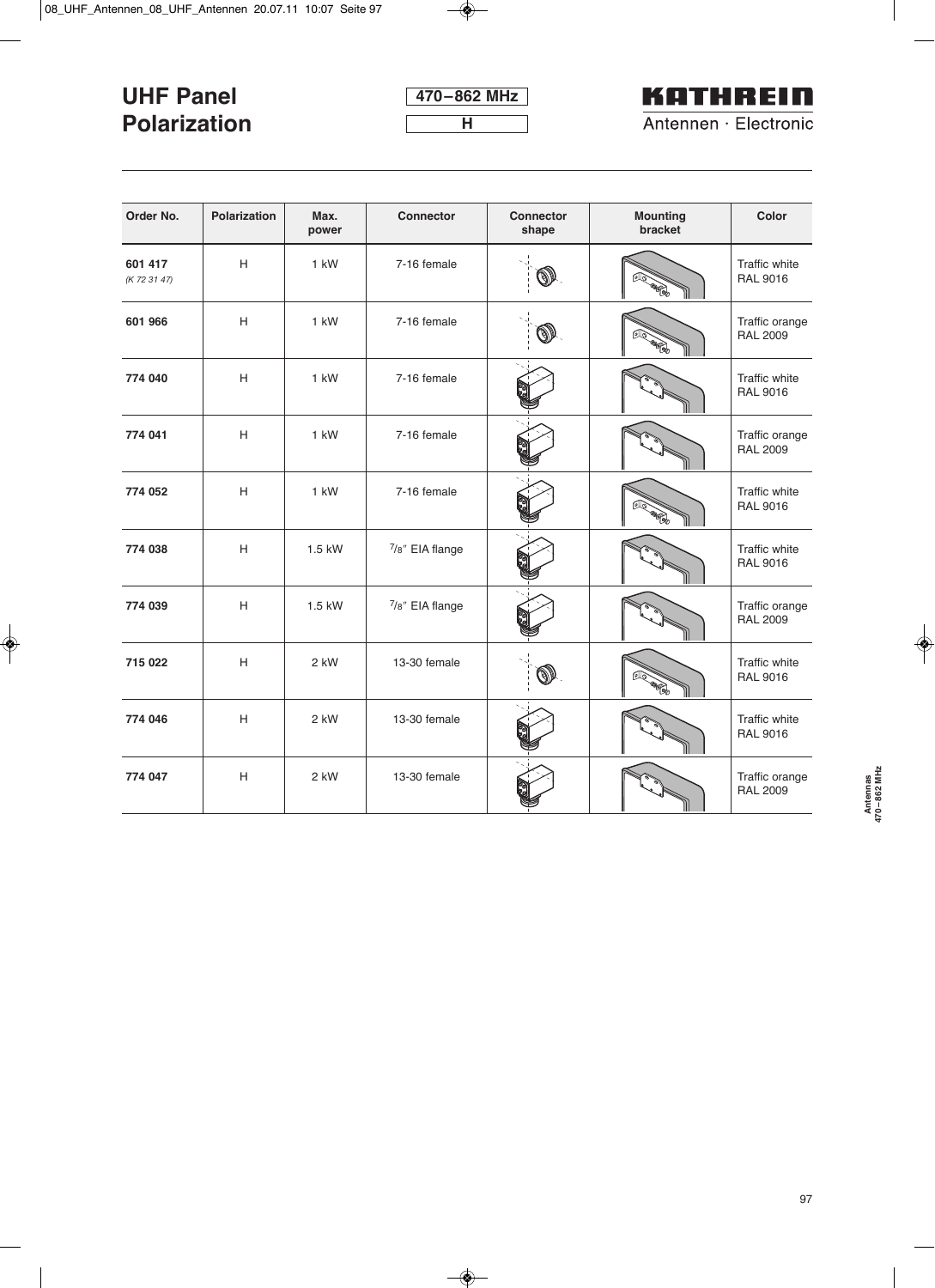

### KATHREIN Antennen · Electronic

• Designed for open steel spines

• Suitable for transposers

| <b>Specifications</b>                  |                                                                                                                                                                          |  |  |  |  |
|----------------------------------------|--------------------------------------------------------------------------------------------------------------------------------------------------------------------------|--|--|--|--|
| Frequency range                        | $470 - 862$ MHz                                                                                                                                                          |  |  |  |  |
| <b>VSWR</b>                            | s < 1.12                                                                                                                                                                 |  |  |  |  |
| Gain (at mid-band)                     | 11 $dBd$                                                                                                                                                                 |  |  |  |  |
| Polarization                           | Vertical                                                                                                                                                                 |  |  |  |  |
| Weight                                 | 12 kg                                                                                                                                                                    |  |  |  |  |
| Wind load (at 160 km/h)                | Frontal:<br>565 N<br>Rearside:<br>815 N<br>Lateral: 250 N                                                                                                                |  |  |  |  |
| Max. wind velocity                     | 225 km/h                                                                                                                                                                 |  |  |  |  |
| Material:                              | Reflector screen and dipoles: Weather-resistant<br>aluminum. Protective cover: Fiberglass.<br>Attachment elbow: Hot-dip galvanized steel.                                |  |  |  |  |
| Mounting:<br>(please order separately) | E.g. by using clamps K 61 14 0 to tubular<br>masts of $40 - 521$ mm diameter.<br>Further attachment parts and mounting<br>dimensions upon request.                       |  |  |  |  |
| Grounding:                             | Via mounting parts.                                                                                                                                                      |  |  |  |  |
| Scope of supply:                       | Directional antenna with one weather protection<br>unit each for straight connectors and elbow<br>connectors                                                             |  |  |  |  |
| Ice protection:                        | The dipoles remain fully functioning even in icy<br>conditions as the fiberglass cover protects the<br>whole antenna and also the antenna is of a very<br>robust design. |  |  |  |  |
| Combinations:                          | The antenna is particularly suitable for use<br>in combinations in order to achieve various<br>radiation patterns.                                                       |  |  |  |  |



**Examples with different connectors and mounting possibilities:**



**Radiation Patterns** (at mid-band)



Horizontal Pattern **Vertical Pattern** 





All dimensions in mm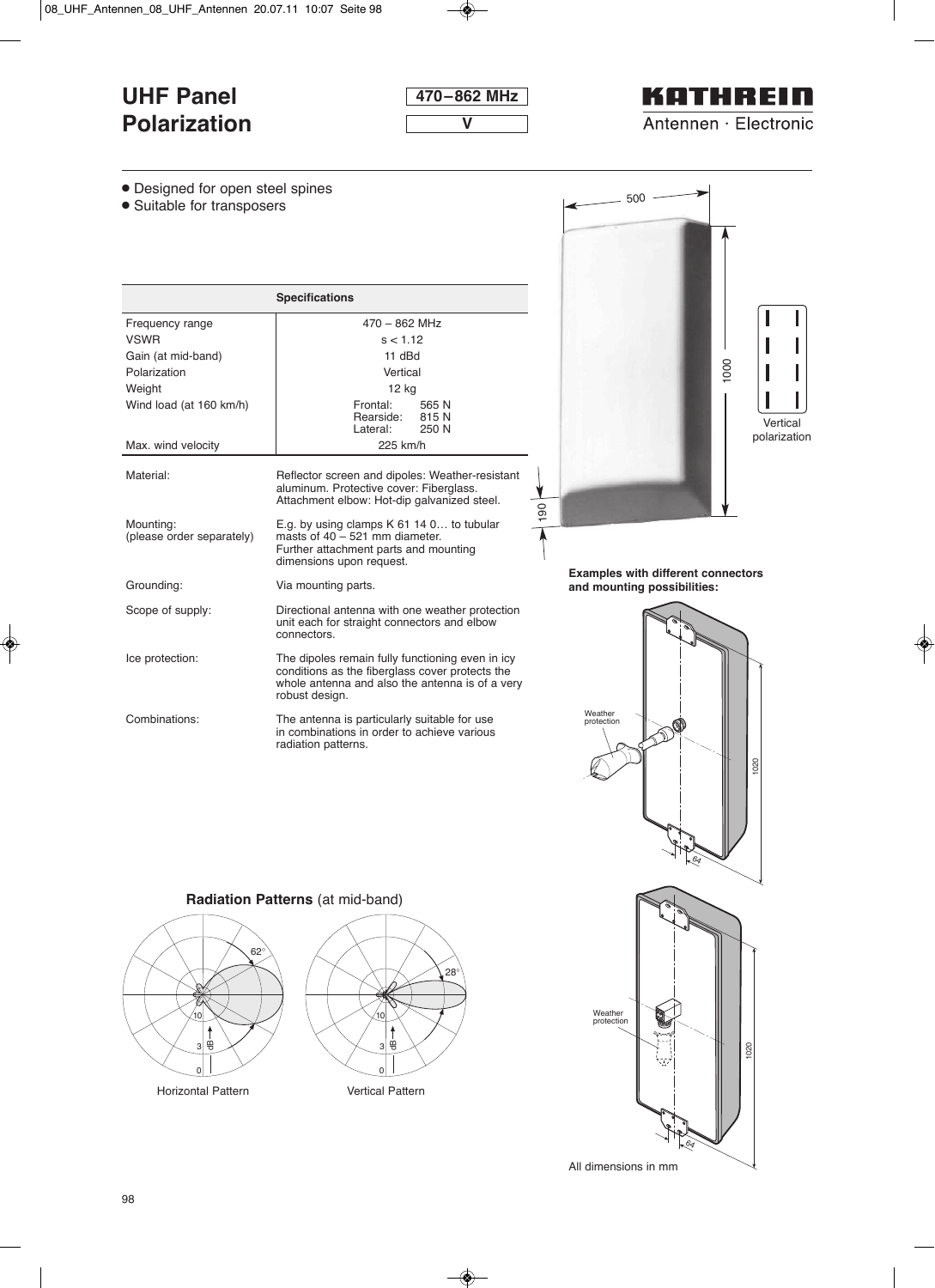| 470-862 MHz |  |
|-------------|--|
|             |  |



| Order No.               | Polarization | Max.<br>power | Connector       | <b>Connector</b><br>shape | <b>Mounting</b><br>bracket | Color                             |
|-------------------------|--------------|---------------|-----------------|---------------------------|----------------------------|-----------------------------------|
| 601 709<br>(K 73 31 47) | V            | 1 kW          | 7-16 female     |                           |                            | Traffic white<br><b>RAL 9016</b>  |
| 602 371                 | V            | 1 kW          | 7-16 female     |                           |                            | Traffic orange<br><b>RAL 2009</b> |
| 769 731                 | $\vee$       | 1 kW          | 7-16 female     |                           |                            | Traffic white<br><b>RAL 9016</b>  |
| 776 165                 | $\vee$       | 1 kW          | 7-16 female     |                           |                            | Traffic white<br><b>RAL 9016</b>  |
| 776 166                 | $\vee$       | 1 kW          | 7-16 female     |                           |                            | Traffic orange<br><b>RAL 2009</b> |
| 750 10082               | V            | 1.5 kW        | 7/8" EIA flange |                           |                            | Traffic white<br><b>RAL 9016</b>  |
| 750 10083               | V            | 1.5 kW        | 7/8" EIA flange |                           |                            | Traffic orange<br><b>RAL 2009</b> |
| 776 202                 | V            | 1.5 kW        | 7/8" EIA flange |                           |                            | Traffic white<br><b>RAL 9016</b>  |
| 776 203                 | V            | 1.5 kW        | 7/8" EIA flange |                           |                            | Traffic orange<br><b>RAL 2009</b> |
| 776 167                 | $\vee$       | 2 kW          | 13-30 female    |                           |                            | Traffic white<br><b>RAL 9016</b>  |
| 776 168                 | $\vee$       | 2 kW          | 13-30 female    |                           |                            | Traffic orange<br><b>RAL 2009</b> |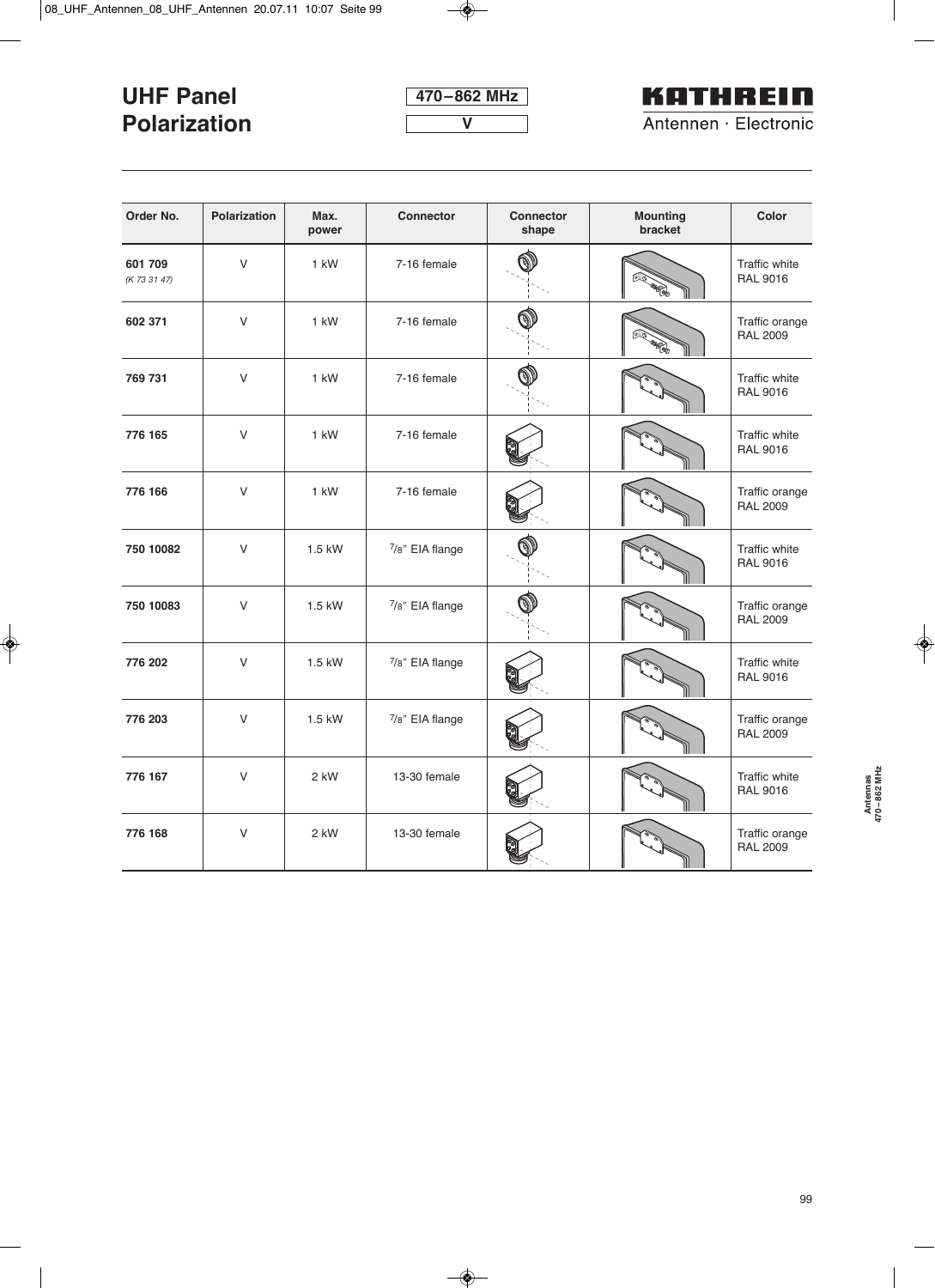| 470-862 MHz |  |
|-------------|--|
|             |  |
|             |  |

### KOTHREIN Antennen · Electronic